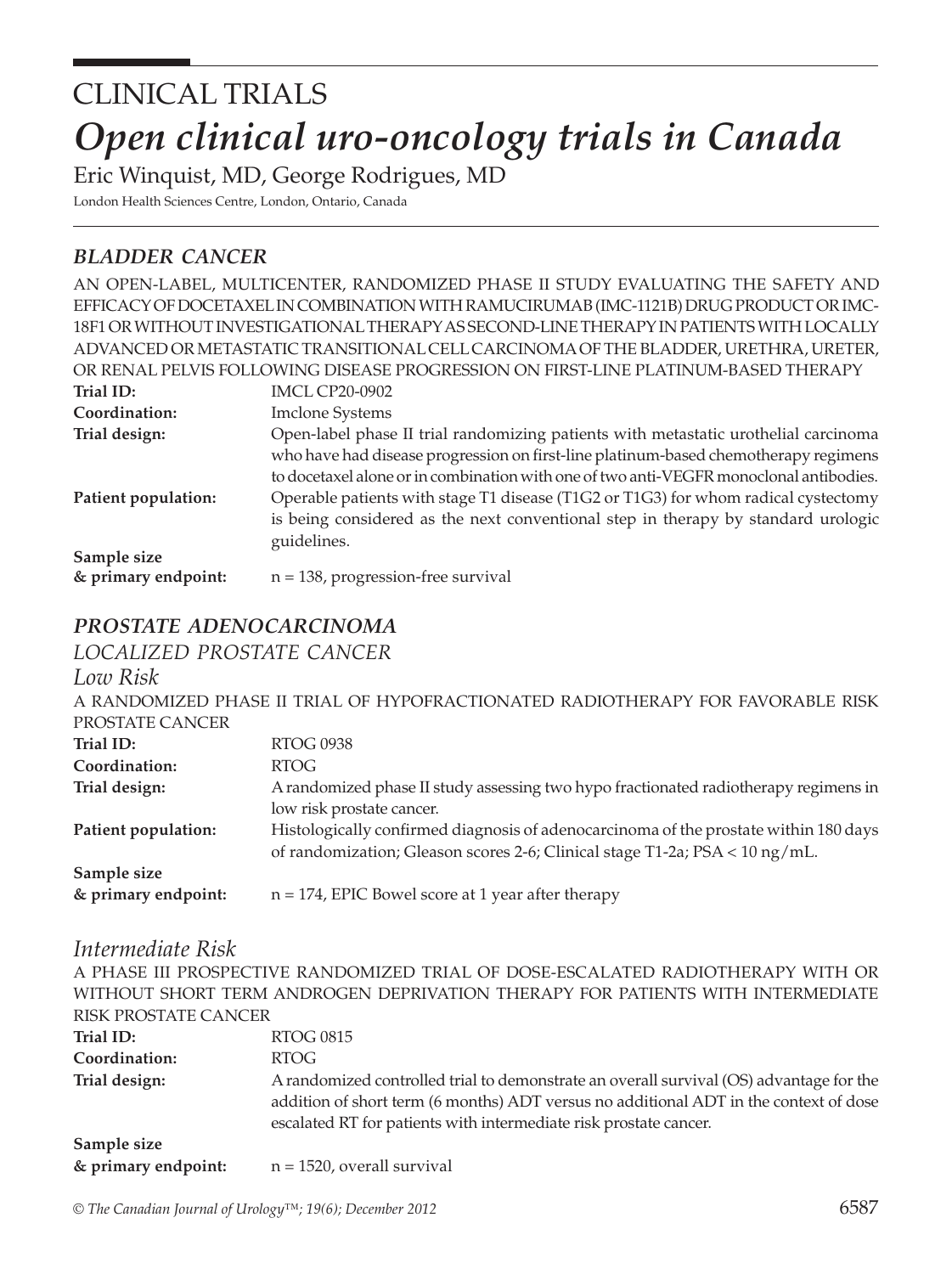#### *High Risk*

PHASE III TRIAL OF DOSE ESCALATED RADIATION THERAPY AND STANDARD ANDROGEN DEPRIVATION THERAPY (ADT) WITH A GNRH AGONIST VERSUS DOSE ESCALATED RADIATION THERAPY AND ENHANCED ADT WITH A GNRH AGONIST AND TAK-700 FOR MEN WITH HIGH RISK PROSTATE CANCER Trial ID: RTOG 1115 **Coordination:** RTOG **Trial design:** A randomized phase III trial is studying the use of hormone therapy, including TAK-700, together with radiation therapy in treating patients with prostate cancer. **Patient population:** Histologically confirmed diagnosis of adenocarcinoma of the prostate, high risk for recurrence as determined by one of the following combinations (risk group): 1. Gleason score (GS)  $\geq$  9, PSA  $\leq$  150 ng/mL, any T stage 2.  $GS \geq 8$ ,  $PSA < 20$  ng/mL, T stage  $\geq$  T2 3. GS ≥ 8, PSA ≥ 20-150 ng/mL, any T stage 4. GS ≥ 7, PSA ≥ 20-150 ng/mL, any T stage **Sample size & primary endpoint:** n = 900, overall survival

ANDROGEN DEPRIVATION THERAPY AND HIGH DOSE RADIOTHERAPY WITH OR WITHOUT WHOLE-PELVIC RADIOTHERAPY IN UNFAVORABLE INTERMEDIATE OR FAVORABLE HIGH RISK PROSTATE CANCER: A PHASE III RANDOMIZED TRIAL

| Trial ID:           | <b>RTOG 0924</b>                                                                                                                                                                                                                                                                                                                                                                                                                                                                                 |
|---------------------|--------------------------------------------------------------------------------------------------------------------------------------------------------------------------------------------------------------------------------------------------------------------------------------------------------------------------------------------------------------------------------------------------------------------------------------------------------------------------------------------------|
| Coordination:       | <b>RTOG</b>                                                                                                                                                                                                                                                                                                                                                                                                                                                                                      |
| Trial design:       | Demonstrate that prophylactic neoadjuvant androgen deprivation therapy (NADT)<br>and whole-pelvic radiation therapy (WPRT) will result in improvement in OS in patients<br>with "unfavorable" intermediate risk or "favorable" high risk prostate cancer compared<br>to NADT and high dose prostate and seminal vesicle (SV) radiation therapy ( $P + SV RT$ )<br>using IMRT or EBRT with a HDR or a permanent prostate (radioactive seed) implant (PPI)<br>boost in a phase III clinical trial. |
| Patient population: | Patients who are most likely to benefit from ADT and WPRT, defined as: a) Having<br>a significant risk of lymph node involvement (e.g. > 15%, based on the Roach formula) OR<br>b) Being in one of the following risk groups: GS7-10+T1c-T2b (palpation) + PSA < 50 ng/mL<br>(includes intermediate and high risk patients) $GS 6 + T2c-T4$ (palpation) or $> 50\%$ biopsies<br>$+$ PSA < 50 ng/mL GS 6 + T1c-T2b (palpation) + PSA > 20 ng/mL.                                                  |
| Sample size         |                                                                                                                                                                                                                                                                                                                                                                                                                                                                                                  |
| & primary endpoint: | $n = 2580$ for a primary endpoint of overall survival                                                                                                                                                                                                                                                                                                                                                                                                                                            |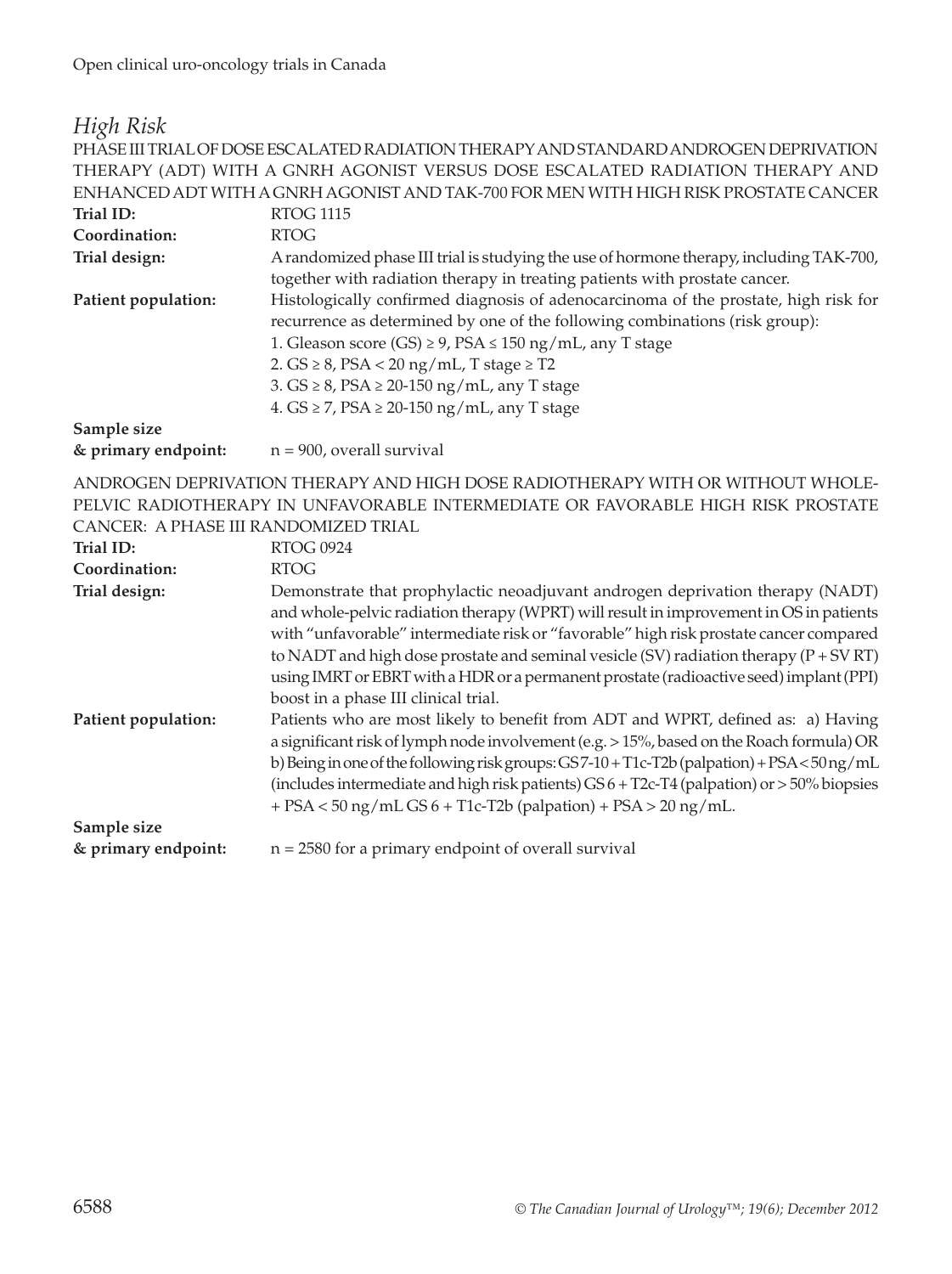#### RANDOMIZED PHASE III STUDY OF NEO-ADJUVANT DOCETAXEL AND ANDROGEN DEPRIVATION PRIOR TO RADICAL PROSTATECTOMY VERSUS IMMEDIATE RADICAL PROSTATECTOMY IN PATIENTS WITH HIGH-RISK, CLINICALLY LOCALIZED PROSTATE CANCER

| Trial ID:           | NCIC PRC3                                                                               |
|---------------------|-----------------------------------------------------------------------------------------|
| Coordination:       | Intergroup (Cancer and Leukemia Group B)                                                |
| Trial design:       | A phase III comparison of neoadjuvant chemohormonal therapy with goserelin or           |
|                     | leuprolide for 18-24 weeks with docetaxel IV every 3 weeks for up to 6 courses followed |
|                     | by RP with staging pelvic lymphadenectomy versus RP with staging lymphadenectomy alone. |
| Patient population: | High-risk prostate cancer.                                                              |
| Sample size         |                                                                                         |
| & primary endpoint: | $n = 750$ , 3 year biochemical progression-free survival                                |

#### *post-radical prostatectomy*

| RADICALS: RADIOTHERAPY AND ANDROGEN DEPRIVATION IN COMBINATION AFTER LOCAL SURGERY |                                                                                    |
|------------------------------------------------------------------------------------|------------------------------------------------------------------------------------|
| Trial ID:                                                                          | NCIC PR13                                                                          |
| Coordination:                                                                      | Intergroup (MRC)                                                                   |
| Trial design:                                                                      | Phase III clinical trial with randomizations both for radiotherapy timing, and for |
|                                                                                    | hormone treatment duration.                                                        |
| Patient population:                                                                | Men who have undergone radical prostatectomy for prostatic adenocarcinoma within   |
|                                                                                    | 3 months, post-operative serum PSA less than 0.4 ng/ml. Uncertainty in the opinion |
|                                                                                    | of the physician and patient regarding the need for immediate post-operative RT.   |
| Sample size                                                                        |                                                                                    |
| & primary endpoint:                                                                | $n = 5100$ , disease free survival                                                 |

## *biochemically relapsed prostate cancer*

A MULTICENTER CLINICAL STUDY OF THE SONABLATE® 500 (SB-500) FOR THE TREATMENT OF LOCALLY RECURRENT PROSTATE CANCER WITH HIFU

| Trial ID:           | FSI-003                                                                                   |
|---------------------|-------------------------------------------------------------------------------------------|
| Coordination:       | Focus Surgery Inc.                                                                        |
| Trial design:       | Single arm phase II.                                                                      |
| Patient population: | Men with locally recurrent prostate cancer following external beam irradiation.           |
| Sample size         |                                                                                           |
| & primary endpoint: | $n = 202$ , absence of biochemical failure and negative prostate biopsy rate at 12 months |
|                     |                                                                                           |

A PROSPECTIVE PHASE II TRIAL OF TRANSPERINEAL ULTRASOUND-GUIDED BRACHYTHERAPY FOR LOCALLY RECURRENT PROSTATE ADENOCARCINOMA FOLLOWING EXTERNAL BEAM RADIOTHERAPY **Trial ID:** RTOG 0526 **Coordination:** RTOG **Trial design:** Single arm phase II. **Patient population:** Men with biopsy-documented local recurrence > 30 months after external beam radiotherapy. **Sample size & primary endpoint:** n = 96, late treatment-related GI/GU adverse events of brachytherapy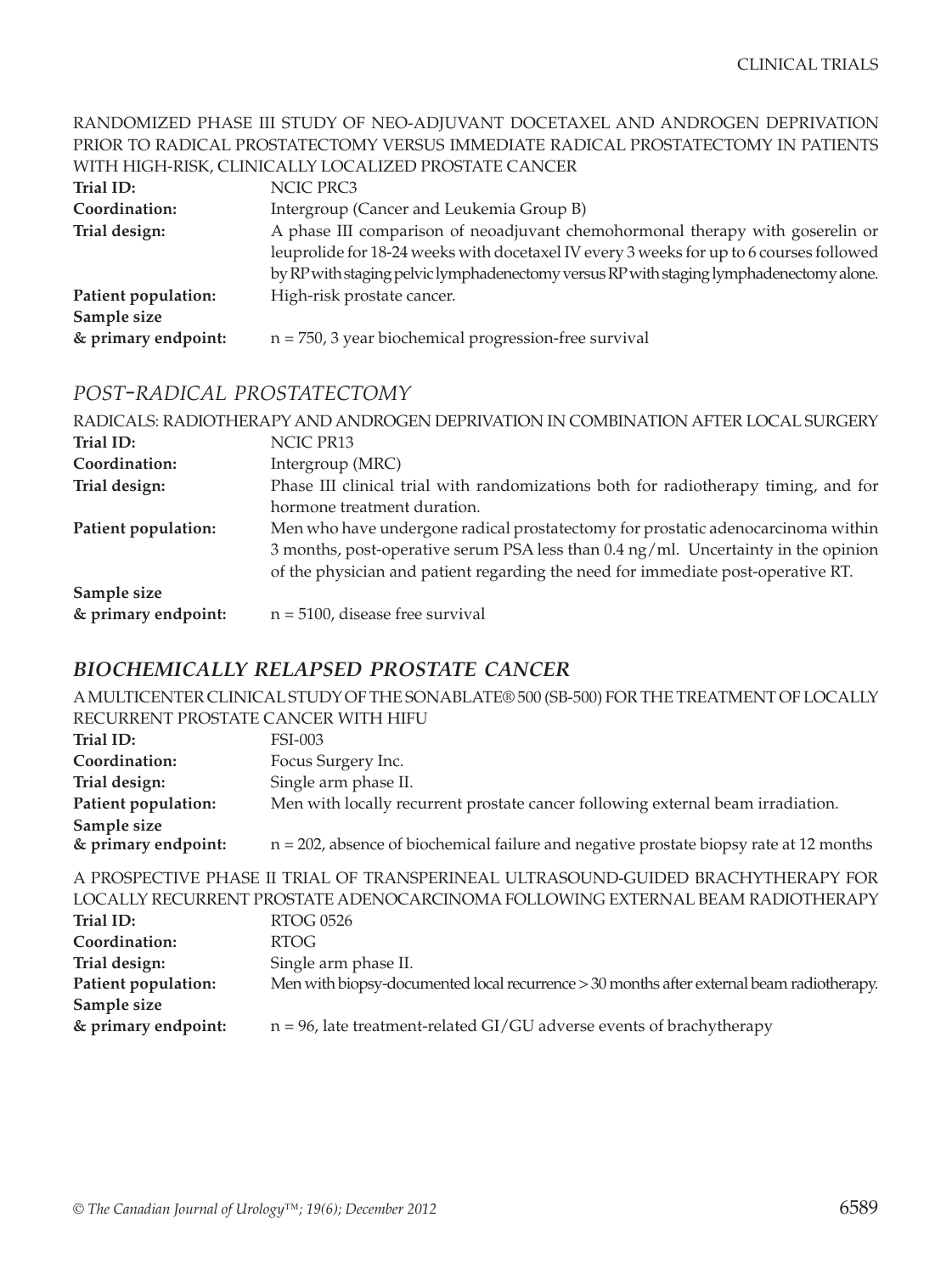#### A PHASE III TRIAL OF SHORT-TERM ANDROGEN DEPRIVATION WITH PELVIC LYMPH NODE OR PROSTATE BED ONLY RADIOTHERAPY (SPPORT) IN PROSTATE CANCER PATIENTS WITH A RISING PSA AFTER RADICAL PROSTATECTOMY **Trial ID:** RTOG 0534 **Coordination:** RTOG **Trial design:** Phase III comparing radiotherapy alone to radiotherapy with short-term androgen deprivation. **Patient population:** Males who have undergone radical prostatectomy, followed by PSA rise to > 0.2 ng/ml. **Sample size & primary endpoint:** n = 1764, 5-year freedom from progression

#### *castrate resistant prostate cancer*

|                                                                                      | A PHASE II STUDY OF PX-866 IN PATIENTS WITH RECURRENT OR METASTATIC CRPC              |
|--------------------------------------------------------------------------------------|---------------------------------------------------------------------------------------|
| Trial ID:                                                                            | <b>IND.205</b>                                                                        |
| Coordination:                                                                        | NCIC CTG                                                                              |
| Trial design:                                                                        | A phase II trial of the oral PI-3K inhibitor, PX-866, in men with metastatic CRPC and |
|                                                                                      | no prior chemotherapy.                                                                |
| Sample size                                                                          |                                                                                       |
| & primary endpoint:                                                                  | $n = 40$ , lack of progression at 12 weeks                                            |
|                                                                                      | A RANDOMIZED, OPEN LABEL, MULTI-CENTER STUDY COMPARING CABAZITAXEL AT 25 MG/M2 AND    |
|                                                                                      | AT 20 MG/M2 IN COMBINATION WITH PREDNISONE EVERY 3 WEEKS TO DOCETAXEL IN COMBINATION  |
| WITH PREDNISONE IN PATIENTS WITH METASTATIC CASTRATION RESISTANT PROSTATE CANCER NOT |                                                                                       |
| PRETREATED WITH CHEMOTHERAPY                                                         |                                                                                       |
| Trial ID:                                                                            | NCT01308567                                                                           |
| Coordination:                                                                        | sanofi                                                                                |
| Trial design:                                                                        | Phase III                                                                             |
| Patient population:                                                                  | Metastatic CRPC and not previously treated with chemotherapy.                         |
| Sample size                                                                          |                                                                                       |
| & primary endpoint:                                                                  | $n = 1170$ , overall survival                                                         |
|                                                                                      | A PHASE II STUDY OF MAINTENANCE THERAPY WITH TEMSIROLIMUS IN ANDROGEN-INDEPENDENT     |
|                                                                                      | PROSTATE CANCER AFTER FIRST LINE CHEMOTHERAPY WITH DOCETAXEL                          |
| Trial ID:                                                                            | $OZM-018$                                                                             |
| Coordination:                                                                        | Sunnybrook Health Sciences Centre Odette Cancer Centre                                |
| Trial design:                                                                        | Single arm phase II.                                                                  |
| Patient population:                                                                  | CRPC in remission after docetaxel.                                                    |

**Sample size & primary endpoint:** n = 30, time to treatment failure

RANDOMIZED, OPEN LABEL MULTI-CENTER STUDY COMPARING CABAZITAXEL AT 20 MG/M2 AND AT 25 MG/M2 EVERY 3 WEEKS IN COMBINATION WITH PREDNISONE FOR THE TREATMENT OF METASTATIC CRPC PREVIOUSLY TREATED WITH A DOCETAXEL-CONTAINING REGIMEN

| Trial ID:           | NCT01308580                                                                             |
|---------------------|-----------------------------------------------------------------------------------------|
| Coordination:       | sanofi                                                                                  |
| Trial design:       | Phase III.                                                                              |
| Patient population: | Metastatic castration resistant previously treated with a docetaxel-containing regimen. |
| Sample size         |                                                                                         |
| & primary endpoint: | $n = 1200$ , overall survival                                                           |